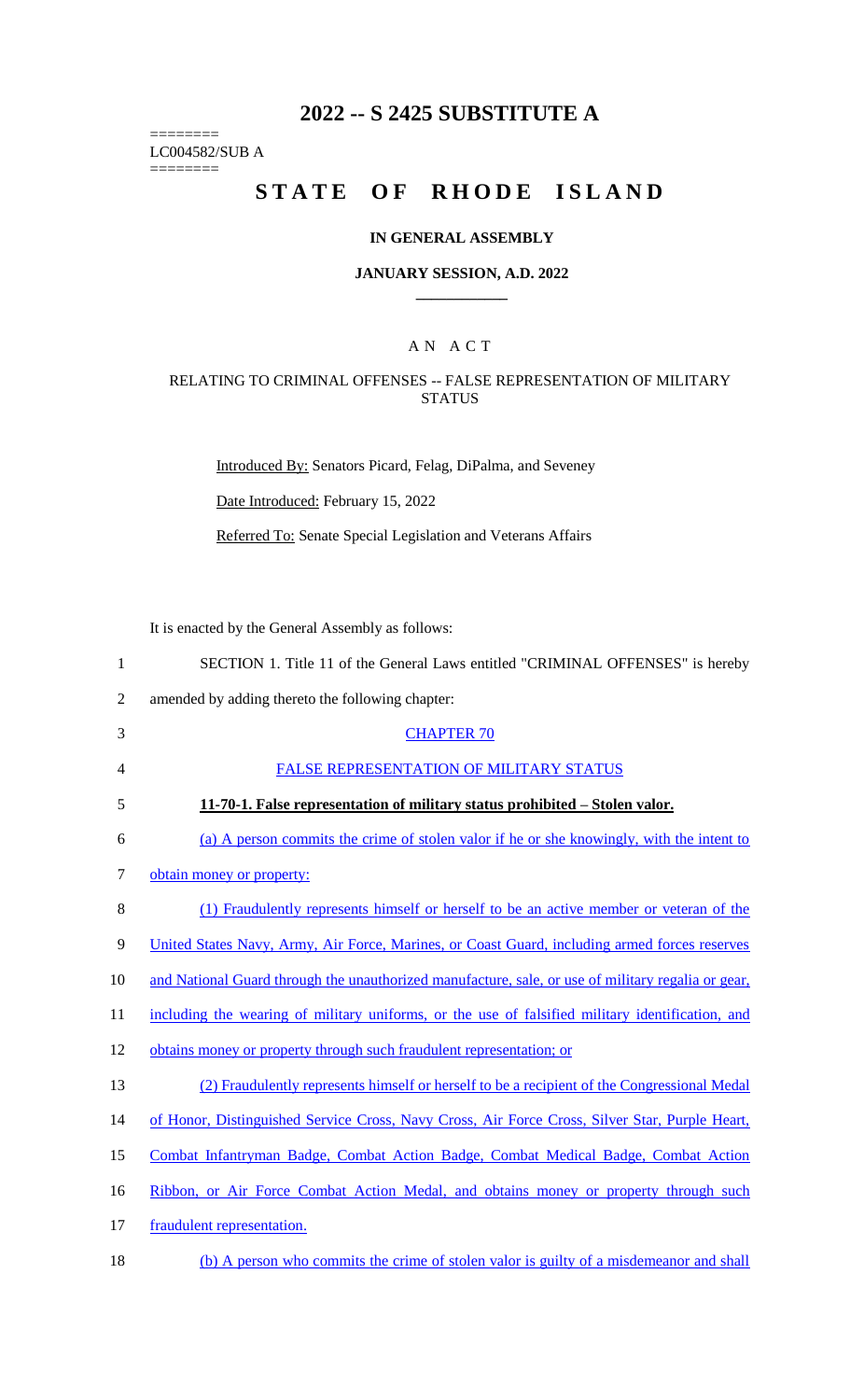- 1 be punished by imprisonment for not more than one year or by a fine of one thousand dollars
- 2  $(1,000)$ , or both.
- 3 (c) Any monies collected pursuant to this chapter shall be forwarded to the office of the
- 4 adjutant general to be allocated to the Rhode Island military family relief fund established pursuant
- 5 to  $$30-3-41$ .
- 6 SECTION 2. This act shall take effect upon passage.

======== LC004582/SUB A

========